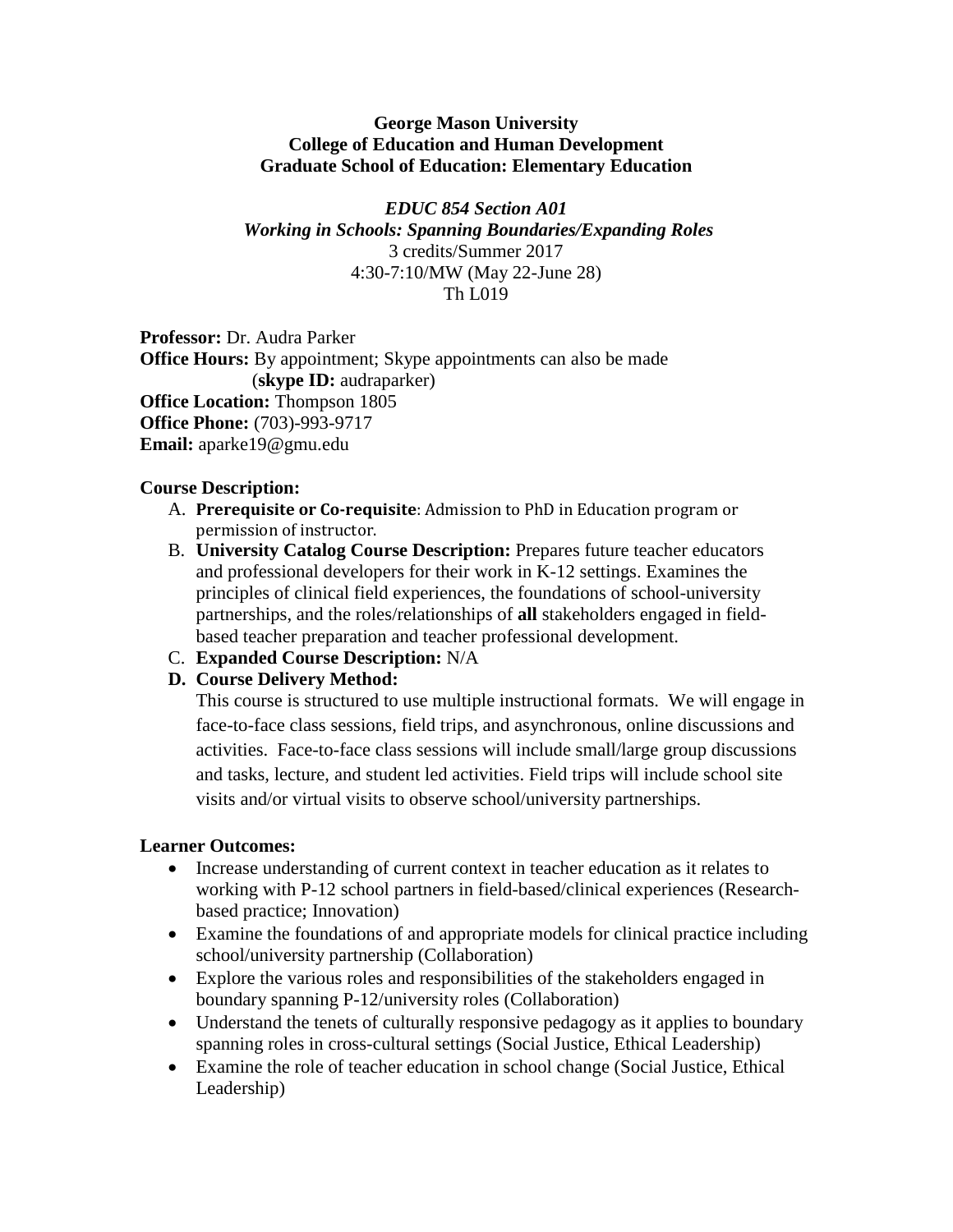#### **Professional Standards:**

Association of Teacher Educators 'Standards for Teacher Educators'

- STANDARD 3 Scholarship: Engage in inquiry and contribute to scholarship that expands the knowledge base related to teacher education.
- STANDARD 4 Professional Development: Inquire systematically into, reflect on, and improve their own practice and demonstrate commitment to continuous professional development.
- STANDARD 5 Program Development: Provide leadership in developing, implementing, and evaluating teacher education programs that are rigorous, relevant, and grounded in theory, research, and best practice.
- STANDARD 6 Collaboration: Collaborate regularly and in significant ways with relevant stakeholders to improve teaching, research, and student learning.
- STANDARD 7 Public Advocacy: Serve as informed, constructive advocates for high quality education for all students
- STANDARD 8 Teacher Education Profession: Contribute to improving the teacher education profession.
- STANDARD 9 Vision: Contribute to creating visions for teaching, learning, and teacher education that take into account such issues as technology, systemic thinking, and world views.

## **Required Texts:**

• Weekly readings on Blackboard as assigned (tentative list included in the appendix)

## **Course Performance Evaluation**

#### **Assignments and/or Examinations:**

- a) *Critical Responses (30 points):* You are responsible for writing three critical syntheses. Each synthesis should be 4-6 pages in length and highlight your key learning from the research readings and discussions from one class meeting. Begin by summarizing what you see as the critical findings. Next consider these findings in the context of your understanding of working in schools and teacher education. Then elucidate on what particular aspects resonate with you or cause you dissonance. Explain your perspective. Finally, consider what have you learned from the piece and how you think it will influence (or not as the case might be) your future work as a teacher educator.
	- *Themes:*
		- i. The Big Picture of Clinical Practice
		- ii. Boundary Spanning Roles
		- iii. Culturally Responsive Collaboration
		- iv. Models of Partnership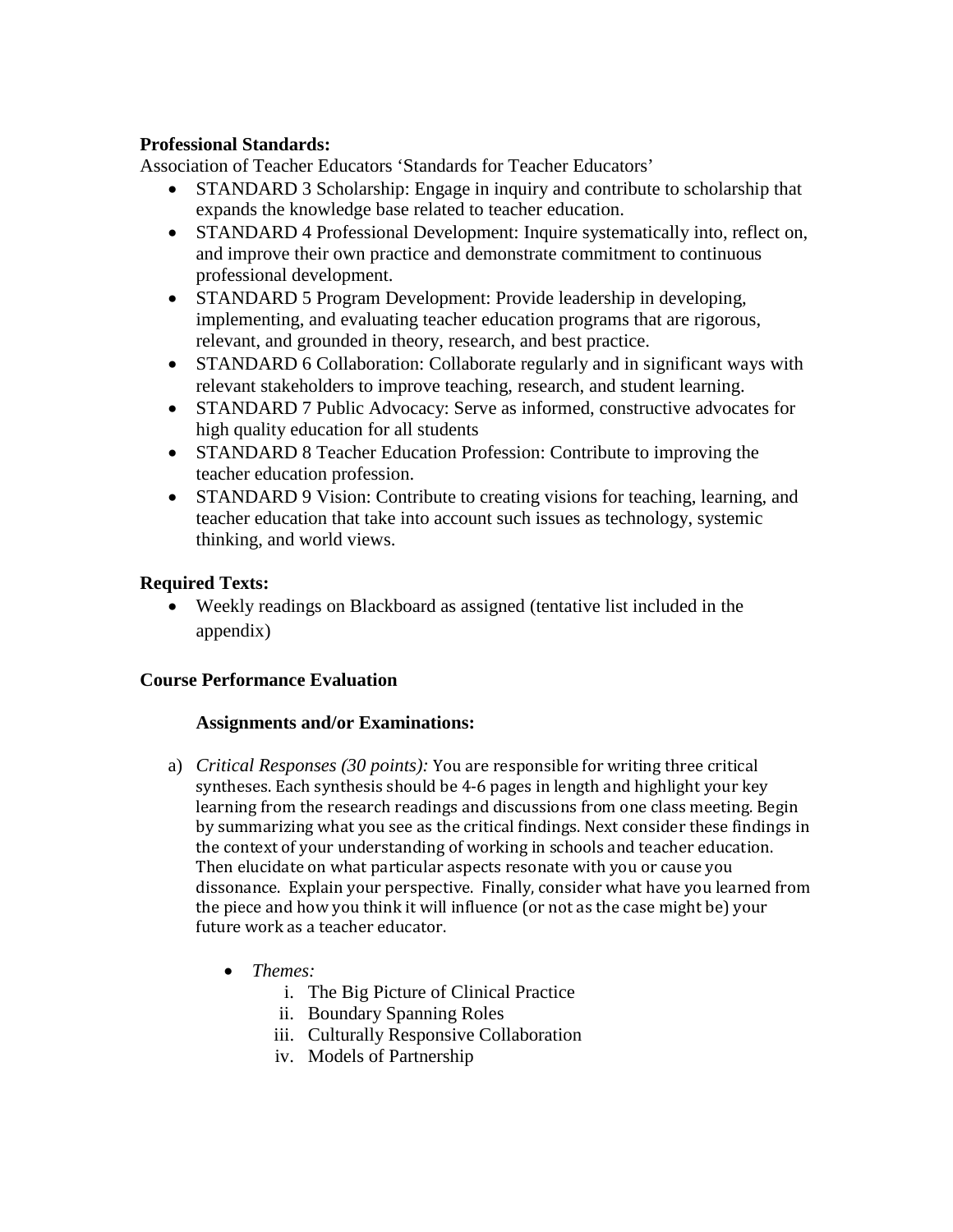b) *Field Trip summaries and synthesis (20 points):* For three class meetings, you may participate in any combination of two face-to-face and/or virtual field trips to further explore the roles of boundary spanning teacher educators.

| <b>Elementary</b>          | <b>Secondary</b>           | <b>Elementary</b>     |
|----------------------------|----------------------------|-----------------------|
| Curr and Lit 1 Courses     | <b>Youths and Teachers</b> | <b>PDS Site Visit</b> |
| (Daniels Run Elementary)   | Perspectives Course        | (with Elem Ed UFs)    |
| Dr. Parker and Dr. Groth   | Dr. Zenkov                 |                       |
| May 24 (9:00-12:00)        | May 24th (9:00-3:00)       | Date/Time TBD         |
| <b>DRES</b>                | <b>TC Williams</b>         |                       |
| May 26 (9:00-12:00)        | May 31st (9:00-3:00)       |                       |
| <b>DRES</b>                | <b>Osborne Park</b>        |                       |
| Tuesday, May $30th$ (9:00- | June 7th (9:00-3:00)       |                       |
| 12:00)                     | Lake Braddock              |                       |
| Generally Wed afternoons   |                            |                       |
| at DRES                    |                            |                       |

# **Face to Face Field Trips**

\*For face to face field trips, your visit would need only to be 2-3 hours.

# **Virtual Field Trips**

Identify individuals, schools, partnership programs, PDS sites, university programs, etc…that engage in rich/interesting 'work in schools.' As a part of your field trip, complete each of the following tasks:

- Explore the primary website and related sites
- Make contact with a key individual and ask questions that emerge from your exploration of their work. These should focus on connections to your own work, our class readings, and/or logistics related to their boundary-spanning work.

At the end of each field trip (face to face or virtual), write a brief summary/response to your visit. Your summary should include explicit connections to the course readings and discussions. Following your summary, provide a critical analysis of your field trip and the implications for your future practice.

c) *Caselet (30 points):* 

Part 1

• Describe the problem or case question you want the reader to ponder as it relates to boundary spanning/expanding roles working in schools. Your caselet should contain an introduction (concise contextual overview of the problem--who, what, where, when, why), as well as a chronological telling of the story

Part 2: (Weekly web)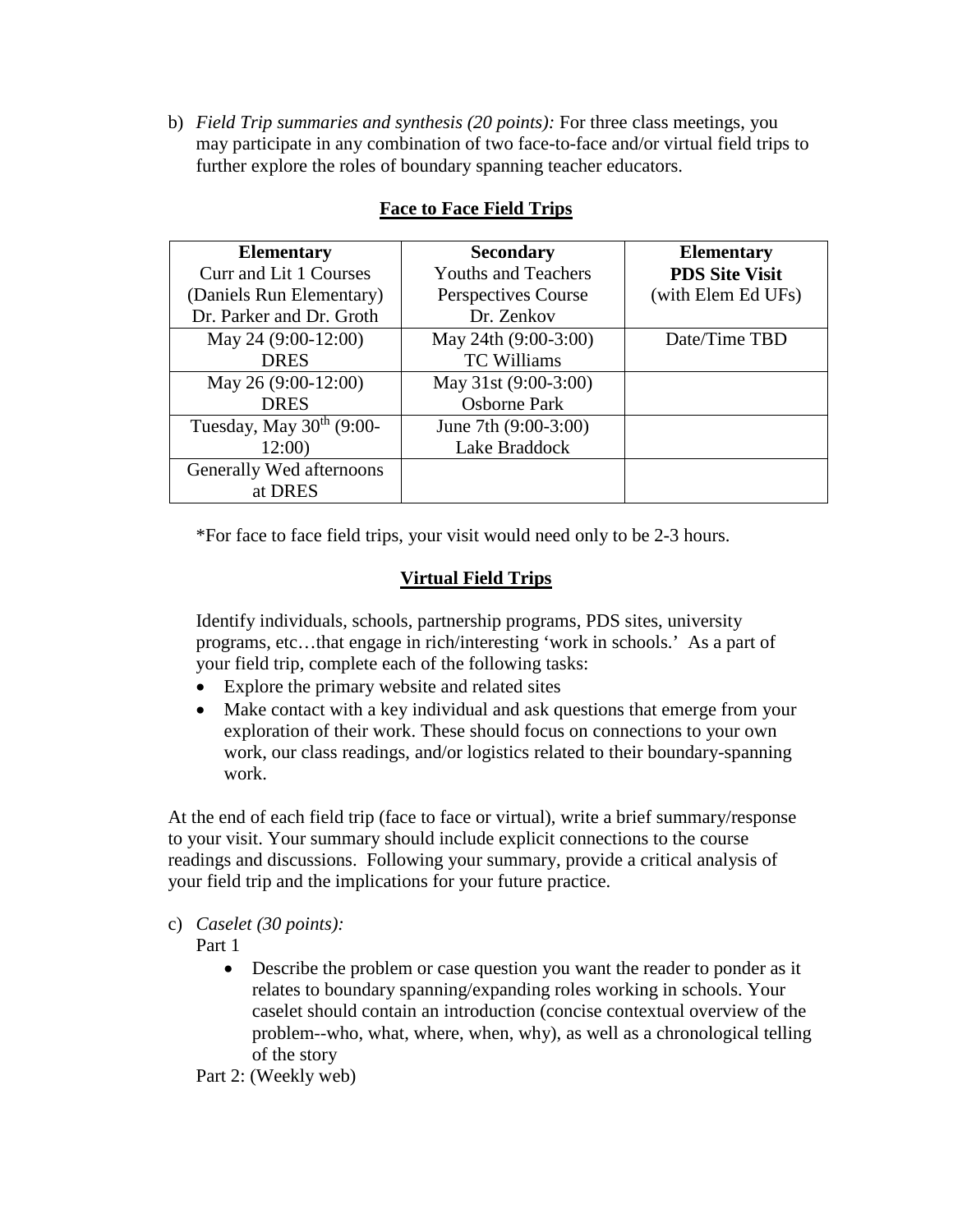• As we engage in the readings each week, you will revisit your caselet to add connections, ideas, and points to reconsider.

#### Part 3:

- From your weekly web, construct a summary critical reflection of your initial case. Include a description of what you learned, what the research says to guide your case, and implications of your learning on your professional development.
- d) *Final Outcome/Project (50 points):*
	- Using your specific interests as they relate to working in boundary spanning roles, choose a final project format (e.g- a review of the literature or a research proposal format) that 1) furthers your interest 2) connects to the overarching tenets of the course and 3) benefits your professional development trajectory.
	- Write a brief proposal (max 500 words) that describes your intended final outcome. This will be collected early in the semester to make sure you are off to a solid start. It should include
		- i. Overview
		- ii. Relevance to the field
		- iii. Proposed project
		- iv. Timeline
		- v. Annotated Bibliography  $(6/1 5$  resources and  $6/22 10$  resources)
	- Your final project should demonstrate both your broad understanding of the body of knowledge as it relates to working in schools in boundary spanning roles and your specific understanding of application of this knowledge to your field of interest.. Your final project will be evaluated based on your ability to ground your discussion in the body of literature. You are encouraged use any course content that might lend strength to your position. In addition, you are expected to expand on this foundational knowledge in your specific field of interest. Be sure to connect your work to implications for teacher education, and teacher educators, working in schools.

#### **Other Requirements:**

a) *Course attendance and participation (30 points):* This course operates with the assumption that knowledge is socially constructed and the most meaningful learning opportunities are those where you have the opportunity to offer and explore diverse perspectives with peers. Our class meetings will reflect my desire to create a learning community where multiple perspectives are heard and respected. To do this it is expected that you attend all scheduled classes and asynchronous/synchronous online meetings outlined within the syllabus. In addition, you are expected to be on time to class each week unless advance notice has been provided to the instructor. Readings must be completed prior to the class meeting for which they are assigned.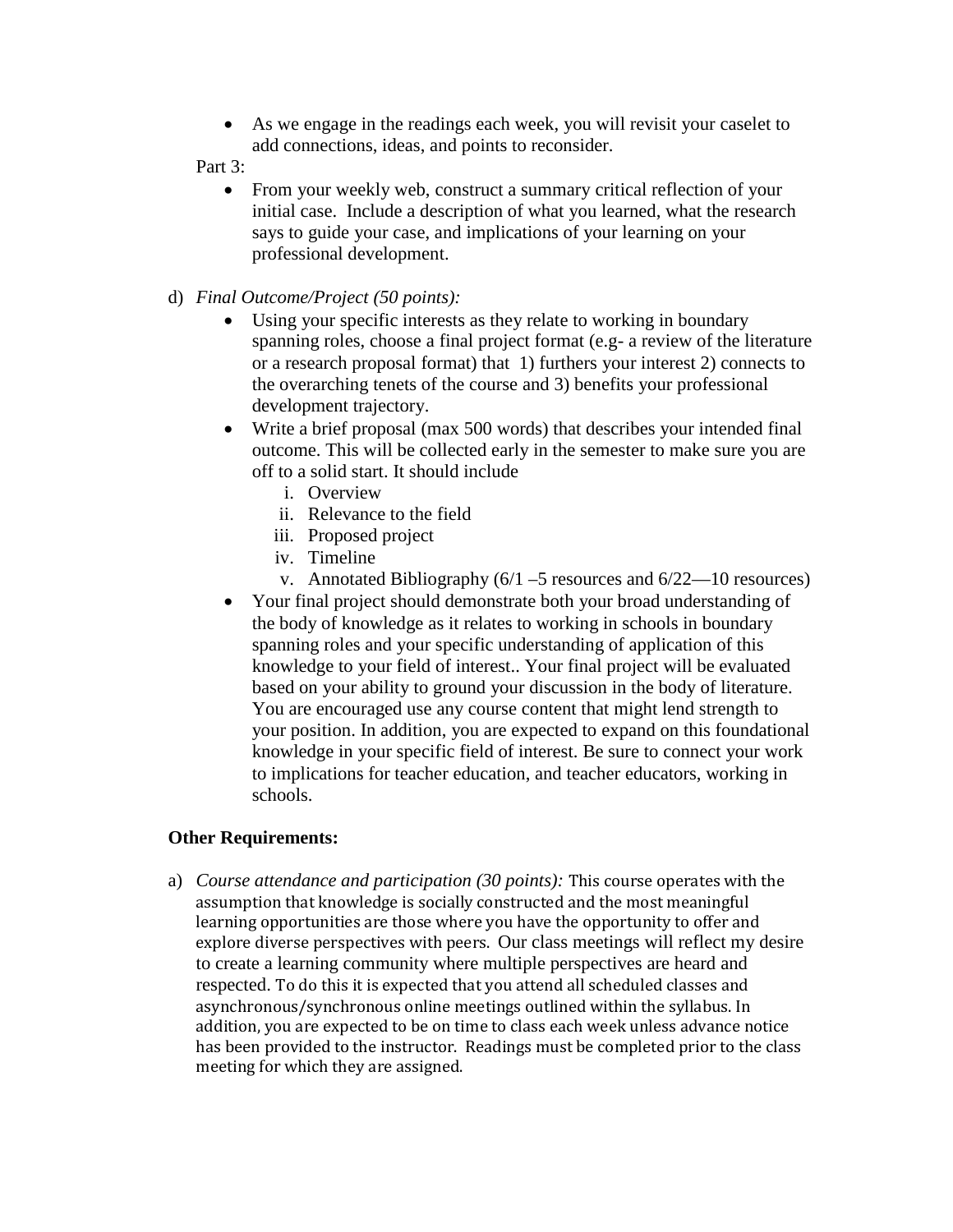b) *Work Timeliness Expectations* All written papers are **expected to be doublespaced, with 1" margins, and in 12-point font** (Times New Roman, Calibri, or Arial). **APA format is expected**. If you do not have a 6th Edition APA manual, the OWL at Purdue is an excellent resource: <http://owl.english.purdue.edu/owl/resource/560/01/>

**\*Please Note:** The GMU Writing Center offers online support via email. They will provide feedback on your writing within one hour. Graduate and professional writing can be difficult; I encourage you to take advantage of this service. [http://writingcenter.gmu.edu/?page\\_id=177](http://writingcenter.gmu.edu/?page_id=177)

It is expected that all class assignments will be submitted on time to the correct location; therefore, **late assignments will not receive full credit**. Assignments turned in late will receive an automatic deduction of one letter grade making the highest possible score equivalent to 80% (B). All assignments must be submitted by hard copy on the due date stated within the syllabus (see below) and should be submitted at the beginning of class.

**You are expected to contribute to both class and online discussions and activities** as well as genuinely listen to peers as they do the same. In addition, **you are expected to be prepared for each class**, which means having completed all assigned readings and tasks for that class. Cell phones are for emergency use only and **it is expected that you will not use cell phones in class** for purposes such as texting, social media, or phone calls.

*Note: I reserve the right to add, alter, or omit any assignment as necessary during the course of the semester. You will always receive advanced notice of any modifications.*

| <b>Course</b>        | <b>Standards</b> | <b>Points</b>      | <b>Percent</b> | <b>Date Due</b> |
|----------------------|------------------|--------------------|----------------|-----------------|
| <b>Assignments</b>   |                  |                    |                |                 |
| Course               | 6                | <b>30 POINTS</b>   | 20%            | ongoing         |
| attendance           |                  | 10 mtgs/3pts       |                |                 |
|                      |                  | each               |                |                 |
| Critical             | 6                | <b>30 POINTS</b>   | 10%            | ongoing         |
| Responses            |                  | 10 pts/each        |                |                 |
| Field Trip           | 5                | <b>18 POINTS</b>   | 20%            | 6/7             |
| Summaries (2)        |                  | 9 pts/summary      |                |                 |
|                      |                  |                    |                |                 |
| Caselet              | $\overline{4}$   | 24 POINTS          | 20%            | Part 1: 5/24    |
|                      |                  |                    |                | Part 2:         |
|                      |                  |                    |                | Ongoing         |
|                      |                  |                    |                | Part 3: 6/26    |
| <b>Final Project</b> | 3, 7, 8, 9       | 50 POINTS          | 30%            | 6/2             |
|                      |                  | $10 \text{ pts}$ — |                | $Bib-6/14$ ,    |
|                      |                  | proposal           |                | 6/28            |
|                      |                  | 40 pts--project    |                |                 |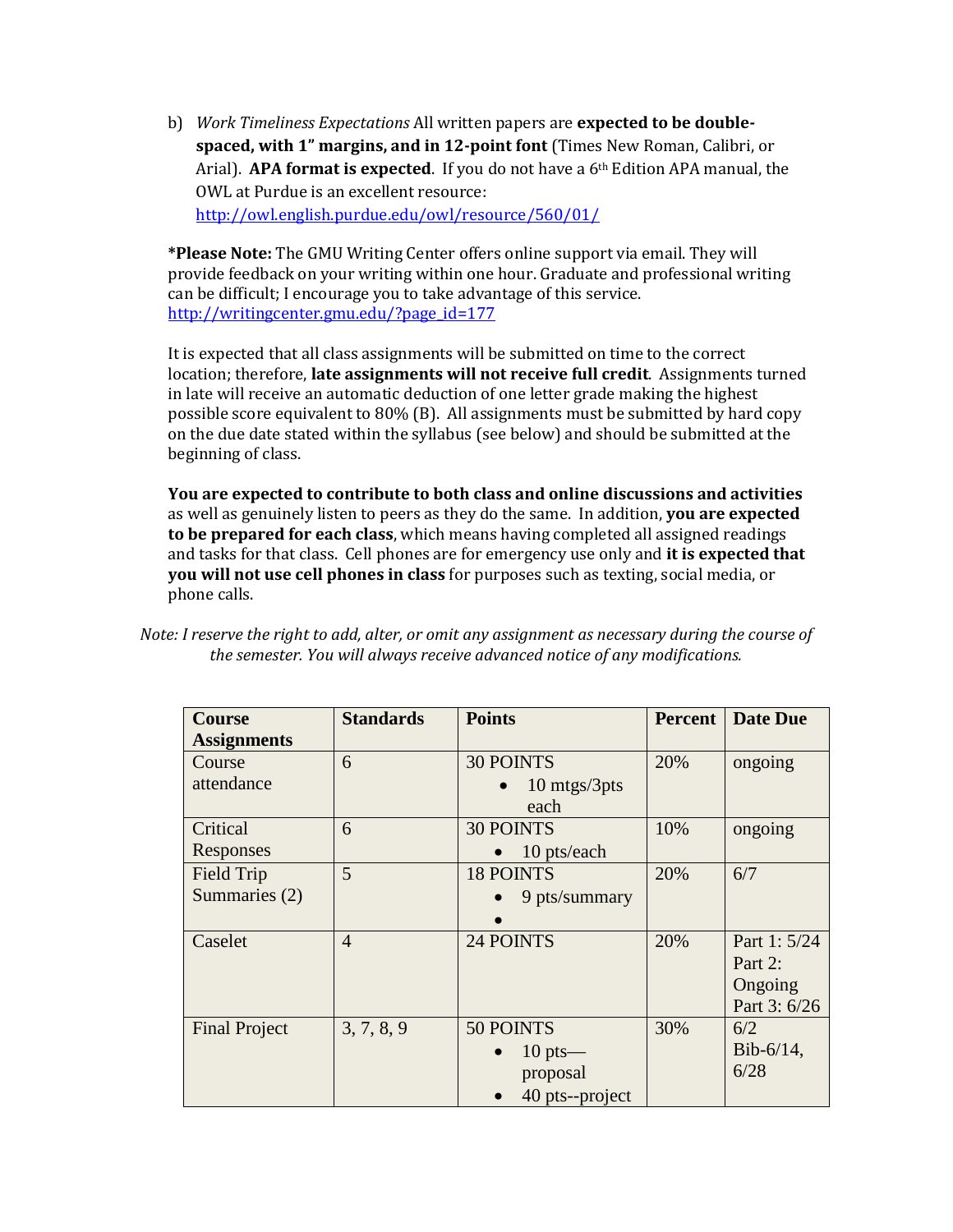## **3. Grading Policies**

| Grade        | <b>Standards</b>                         | Grading     | Grade<br><b>Points</b> | Graduate<br><b>Courses</b> |
|--------------|------------------------------------------|-------------|------------------------|----------------------------|
| $A+$         | <b>Substantially Exceeds</b><br>Standard | $98 - 100$  | 4.00                   | Exemplary /<br>Passing     |
| A            | Meets Standard                           | $93 - 97.9$ | 4.00                   | Excellent /<br>Passing     |
| $A-$         | Meets Standard                           | $90 - 92.9$ | 3.67                   | Satisfactory /<br>Passing  |
| $B+$         | Approaches Standard                      | $88 - 89.9$ | 3.33                   | Satisfactory /<br>Passing  |
| <sub>B</sub> | Approaches Standard                      | $83 - 87.9$ | 3.00                   | Satisfactory /<br>Passing  |
| $B -$        | Approaches Standard                      | $80 - 82.9$ | 2.67                   | Satisfactory /<br>Passing  |
| C            | <b>Attempts Standard</b>                 | $70 - 79.9$ | 2.00                   | Unsatisfactory<br>Passing  |
| F            | Does not Meet Standard                   | Below 70%   | 0.00                   | Failing                    |

The University-wide system for grading graduate courses is as follows:

#### **Professional Dispositions:**

Students are expected to exhibit professional behaviors and dispositions at all times (See Elementary Education Program Handbook).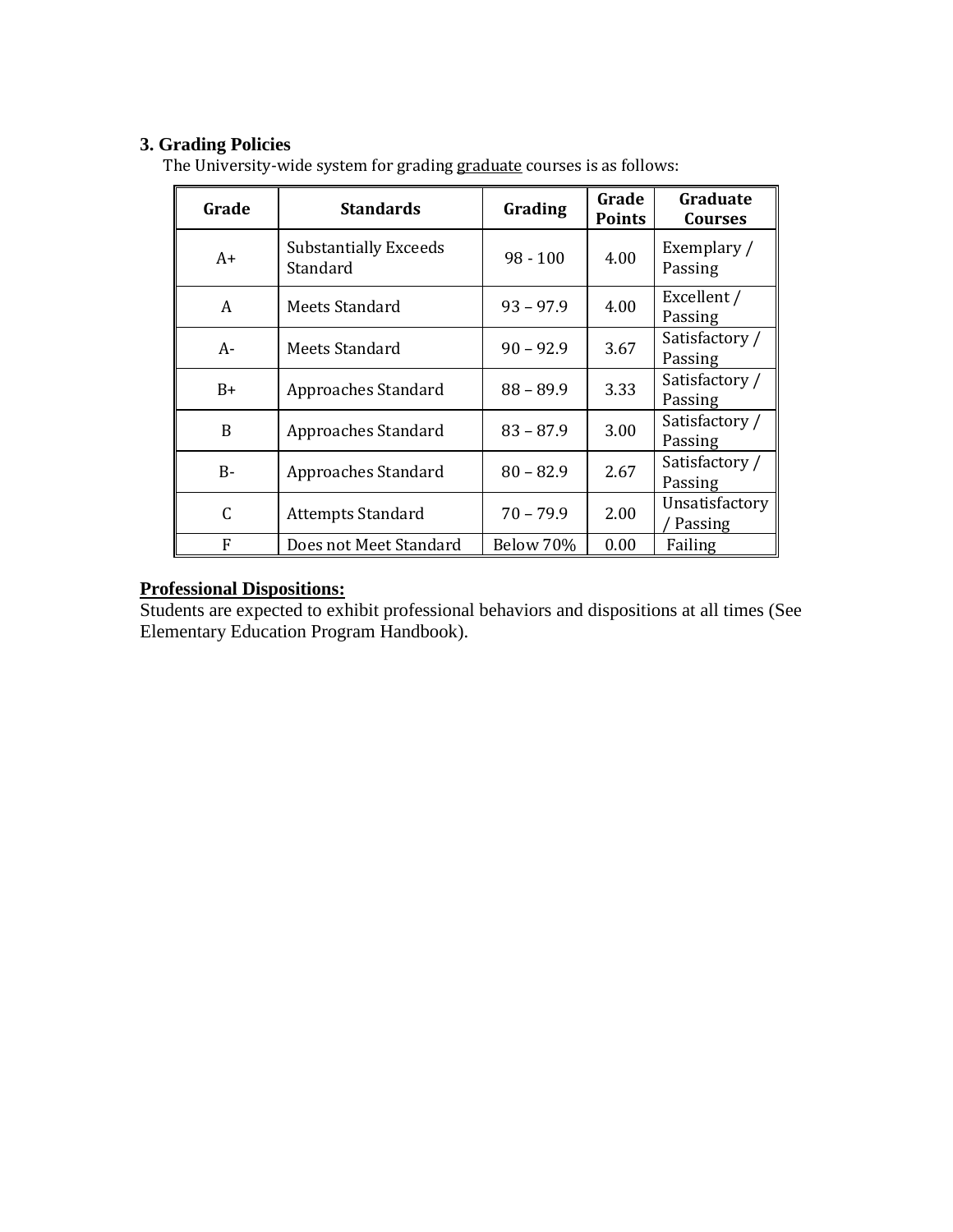# **CLASS SCHEDULE**

\*Faculty reserves the right to alter the schedule as necessary with notification to students.

| <b>Date</b> | <b>Topics</b>                                                                                                                                                                                                                                                                                                                                              | <b>Assignments</b>                                                                                                                                                                                        |
|-------------|------------------------------------------------------------------------------------------------------------------------------------------------------------------------------------------------------------------------------------------------------------------------------------------------------------------------------------------------------------|-----------------------------------------------------------------------------------------------------------------------------------------------------------------------------------------------------------|
| 5/22        | <b>Course Overview/Current Context</b><br>Who are we? What were/are our<br>$\bullet$<br>experiences?<br>What do we want to know?<br>$\bullet$<br>What is the current context of working in<br>schools and what boundary spanning<br>roles does this necessitate?<br>Why has there been resistance to<br>boundary spanning roles in teacher<br>preparation? | <b>Readings:</b><br><b>Blue Ribbon Report</b><br>Bb Readings: Hollins, Ch. 2                                                                                                                              |
| 5/24        | <b>Understanding Clinical Practice Standards</b><br><b>Activity: Mapping Caselet</b><br>A look at clinical practice standards<br>Current trends: AACTE, ATE, CAEP<br><b>GUEST SPEAKER 1: Rod Lucero, VP</b><br><b>AACTE</b>                                                                                                                                | <b>Readings:</b><br><b>ATE Field Standards</b><br><b>NAPDS 9 Essentials</b><br><b>NCATE's PDS Standards</b><br><b>CAEP</b> Standard 2<br>Additional Bb readings as<br>assigned<br>DUE:<br>Caselet, Part 1 |
| $5/26$      | FIELD TRIP 1                                                                                                                                                                                                                                                                                                                                               |                                                                                                                                                                                                           |
| 5/29        | Memorial Day-No Class Meeting                                                                                                                                                                                                                                                                                                                              |                                                                                                                                                                                                           |
| 5/31        | <b>Clinically Based vs. Clinically Rich</b><br>What are the traditions of P-12 field-<br>based experiences?<br>How are these changing? What are the<br>possibilities? Who are the exemplars?                                                                                                                                                               | <b>Readings:</b><br>Bb readings as assigned<br><b>AACTE</b> Spotlight Series                                                                                                                              |
| 6/2         | FIELD TRIP 2                                                                                                                                                                                                                                                                                                                                               |                                                                                                                                                                                                           |
| 6/5         | <b>Digging Deeper into Boundary Spanning</b><br><b>Roles</b><br>Who is working in boundary spanning<br>$\bullet$<br>roles in teacher preparation?                                                                                                                                                                                                          | <b>Readings:</b><br>Bb readings as assigned                                                                                                                                                               |

# **Tentative Course Schedule**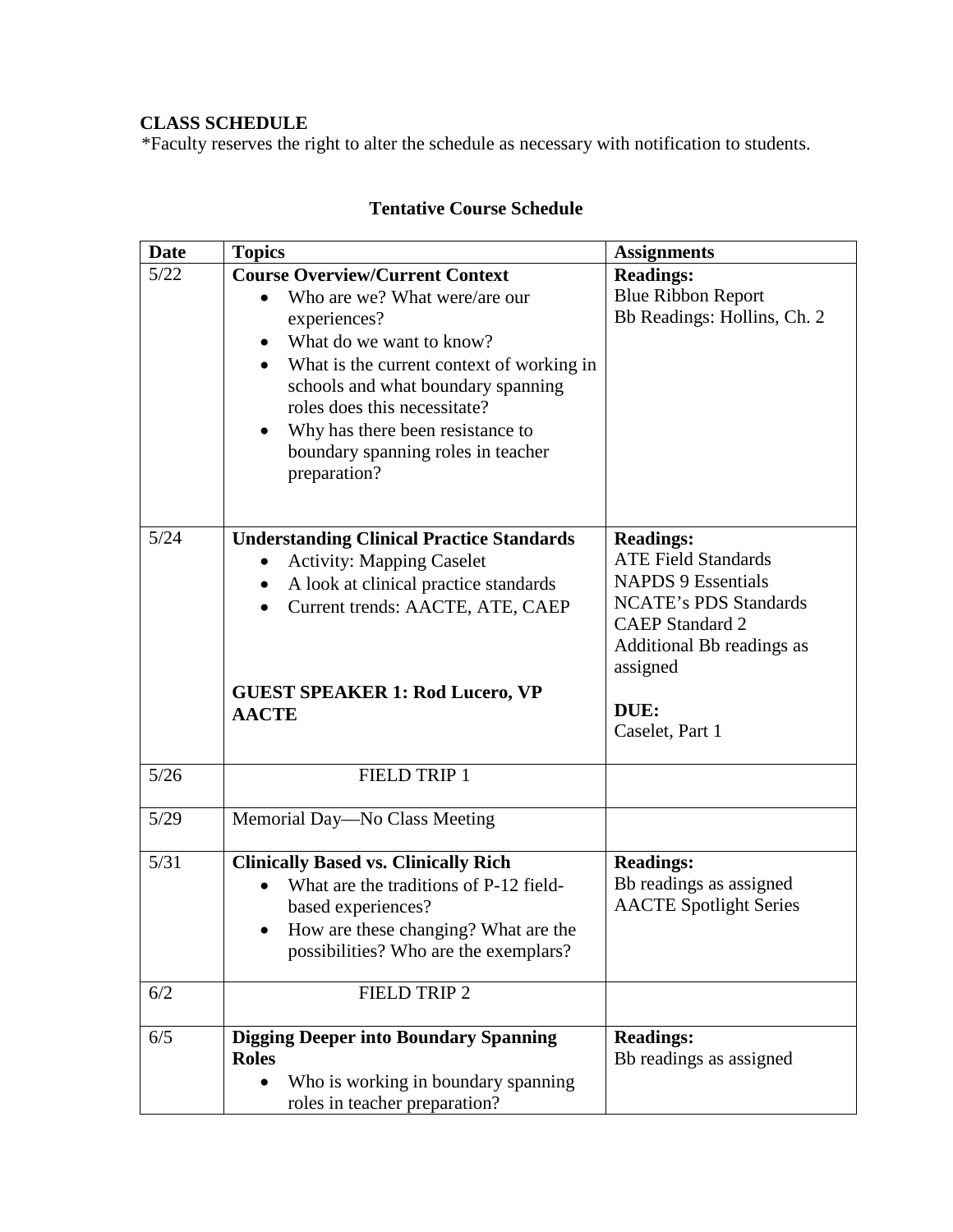|      | What are the experiences of various<br>stakeholders?                                                                                                                             |                                             |
|------|----------------------------------------------------------------------------------------------------------------------------------------------------------------------------------|---------------------------------------------|
|      | What are the challenges with language                                                                                                                                            |                                             |
|      | and terminology?<br><b>GUEST SPEAKER 2: Seth Parsons, UF</b>                                                                                                                     |                                             |
|      | (6:00)                                                                                                                                                                           |                                             |
| 6/7  | <b>Boundary Spanning Roles in Teacher</b><br><b>Professional Development</b>                                                                                                     | <b>Readings:</b><br>Bb readings as assigned |
|      | Who is working in boundary spanning<br>roles in teacher professional<br>development                                                                                              | DUE:                                        |
|      | What are the experiences of various<br>stakeholders?                                                                                                                             | Field trip summaries                        |
|      | <b>GUEST SPEAKER 3: PDS PRINCIPAL;</b><br><b>NEW SUPERVISORS</b>                                                                                                                 |                                             |
| 6/9  | <b>Field Trip 3</b>                                                                                                                                                              |                                             |
| 6/12 | <b>Culturally Responsiveness in Boundary</b><br><b>Spanning Roles in Varying Contexts</b><br>Working in diverse settings<br>Where should pre-service teachers learn<br>to teach? | <b>Readings:</b><br>Bb readings as assigned |
| 6/14 | <b>Culturally Responsiveness in Boundary</b><br><b>Spanning Roles in Varying Contexts</b>                                                                                        | <b>Readings:</b><br>Bb readings as assigned |
| 6/16 | <b>Field Trip 4</b>                                                                                                                                                              |                                             |
| 6/19 | <b>Models of School/University Partnerships</b><br>What do we know about PDS as a model<br>of school/university partnerships?                                                    | <b>Readings:</b><br>Bb readings as assigned |
|      | <b>GUEST SPEAKER 5: NAPDS REP</b>                                                                                                                                                |                                             |
| 6/21 | <b>Models of School/University Partnerships</b><br>What other models of partnership exist?<br>Teacher residencies                                                                | <b>Readings:</b><br>Bb readings as assigned |
|      | <b>GUEST SPEAKER 5: Alternative Models</b><br><b>Kristien Zenkov</b>                                                                                                             |                                             |
| 6/26 | <b>Teacher educators and school change</b>                                                                                                                                       | <b>Readings:</b>                            |
|      | <b>Teacher leadership and school change</b><br>1.                                                                                                                                | Bb readings as assigned                     |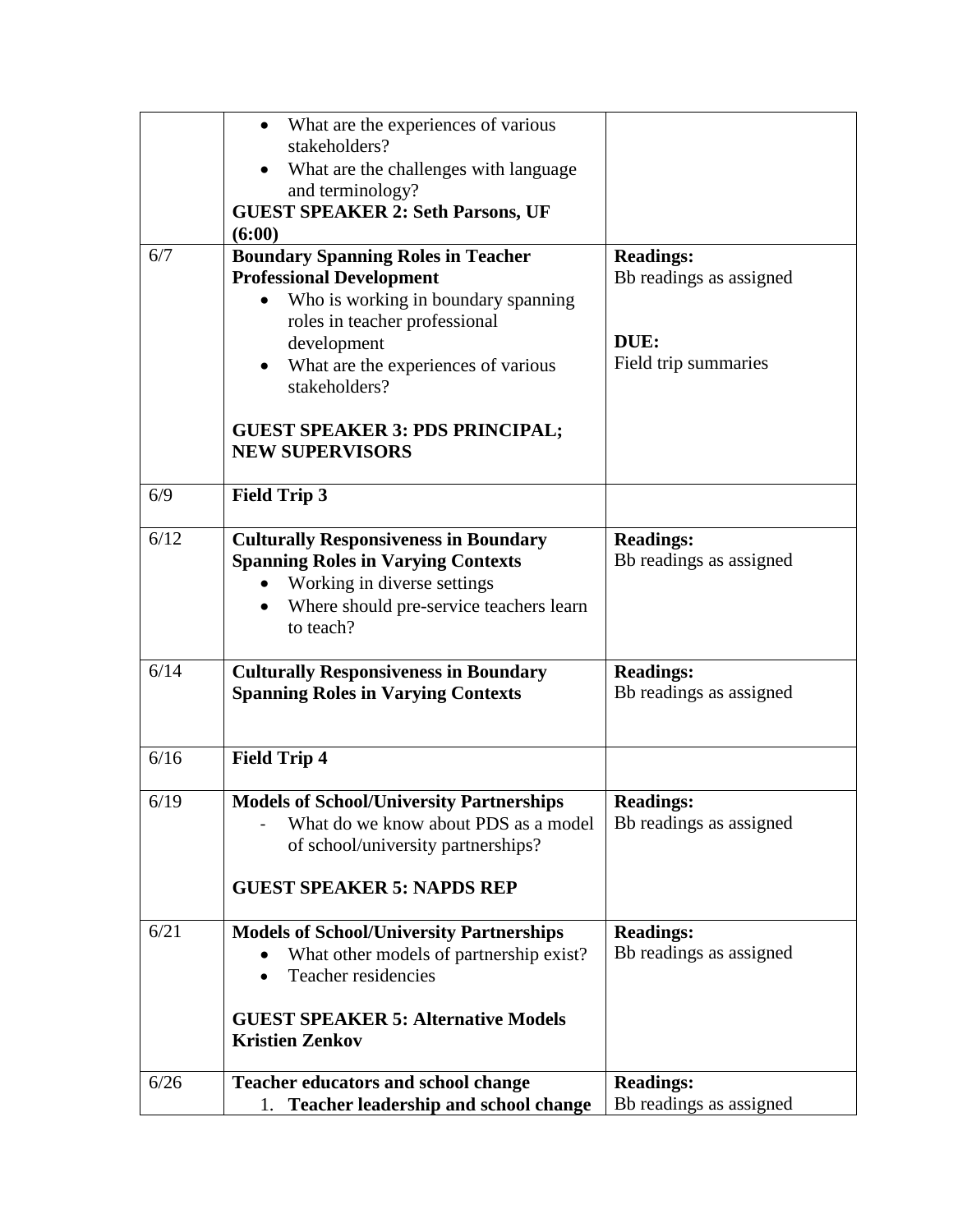|      | 2. What is the role of inquiry             |                           |
|------|--------------------------------------------|---------------------------|
|      |                                            | DUE:                      |
|      |                                            | Caselet, Parts 2 and 3    |
| 6/28 | <b>Teacher educators and school change</b> | <b>Due:</b> Final Project |
|      | 1. What should working in                  |                           |
|      | schools/boundary spanning roles look       |                           |
|      | like?                                      |                           |
|      | 2. How can these roles influence school    |                           |
|      | change?                                    |                           |
|      |                                            |                           |

# **Core Values Commitment:**

The College of Education & Human Development is committed to collaboration, ethical leadership, innovation, research-based practice, and social justice. Students are expected to adhere to these principles.<http://cehd.gmu.edu/values/>

## **GMU Policies and Resources for Students**

#### *Policies*

- Students must adhere to the guidelines of the Mason Honor Code (see [http://oai.gmu.edu/the-mason-honor-code/\)](http://oai.gmu.edu/the-mason-honor-code/).
- Students must follow the university policy for Responsible Use of Computing (see [http://universitypolicy.gmu.edu/policies/responsible-use-of-computing/\)](http://universitypolicy.gmu.edu/policies/responsible-use-of-computing/).
- Students are responsible for the content of university communications sent to their Mason email account and are required to activate their account and check it regularly. All communication from the university, college, school, and program will be sent to students **solely** through their Mason email account.
- Students with disabilities who seek accommodations in a course must be registered with George Mason University Disability Services. Approved accommodations will begin at the time the written letter from Disability Services is received by the instructor (see [http://ods.gmu.edu/\)](http://ods.gmu.edu/).
- Students must follow the university policy stating that all sound emitting devices shall be silenced during class unless otherwise authorized by the instructor.

## *Campus Resources*

• Support for submission of assignments to Tk20 should be directed to [tk20help@gmu.edu](mailto:tk20help@gmu.edu) or [https://cehd.gmu.edu/aero/tk20.](https://cehd.gmu.edu/aero/tk20) Questions or concerns regarding use of Blackboard should be directed to [http://coursessupport.gmu.edu/.](http://coursessupport.gmu.edu/)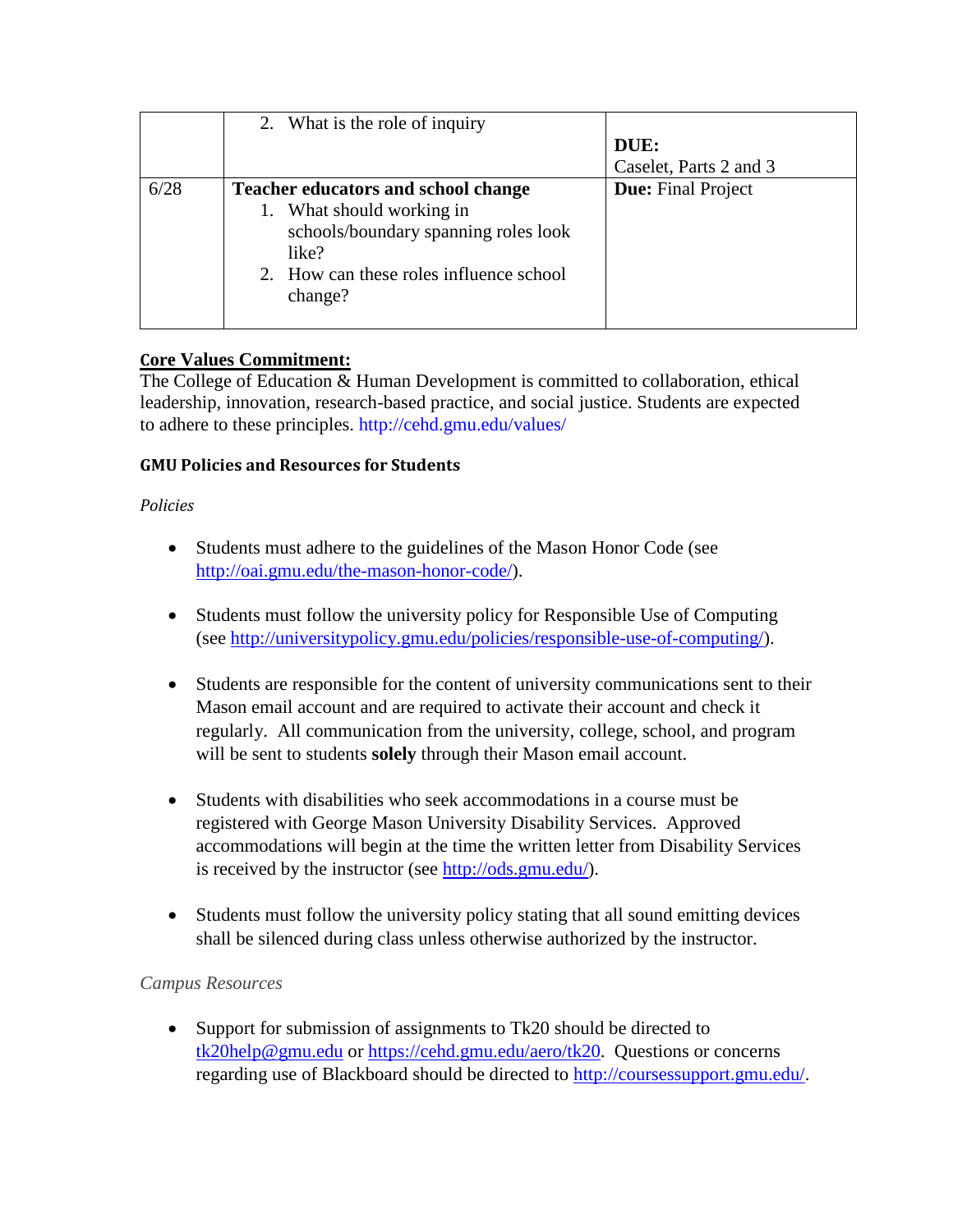- The Writing Center provides a variety of resources and services (e.g., tutoring, workshops, writing guides, handbooks) intended to support students as they work to construct and share knowledge through writing (see [http://writingcenter.gmu.edu/\)](http://writingcenter.gmu.edu/).
- The Counseling and Psychological Services (CAPS) staff consists of professional counseling and clinical psychologists, social workers, and counselors who offer a wide range of services (e.g., individual and group counseling, workshops and outreach programs) to enhance students' personal experience and academic performance (see [http://caps.gmu.edu/\)](http://caps.gmu.edu/).
- The Student Support & Advocacy Center staff helps students develop and maintain healthy lifestyles through confidential one-on-one support as well as through interactive programs and resources. Some of the topics they address are healthy relationships, stress management, nutrition, sexual assault, drug and alcohol use, and sexual health (see [http://ssac.gmu.edu/\)](http://ssac.gmu.edu/). Students in need of these services may contact the office by phone at 703-993-3686. Concerned students, faculty and staff may also make a referral to express concern for the safety or well-being of a Mason student or the community by going to [http://ssac.gmu.edu/make-a-referral/.](http://ssac.gmu.edu/make-a-referral/)

**For additional information on the College of Education and Human Development, please visit our websit[e https://cehd.gmu.edu/.](https://cehd.gmu.edu/)**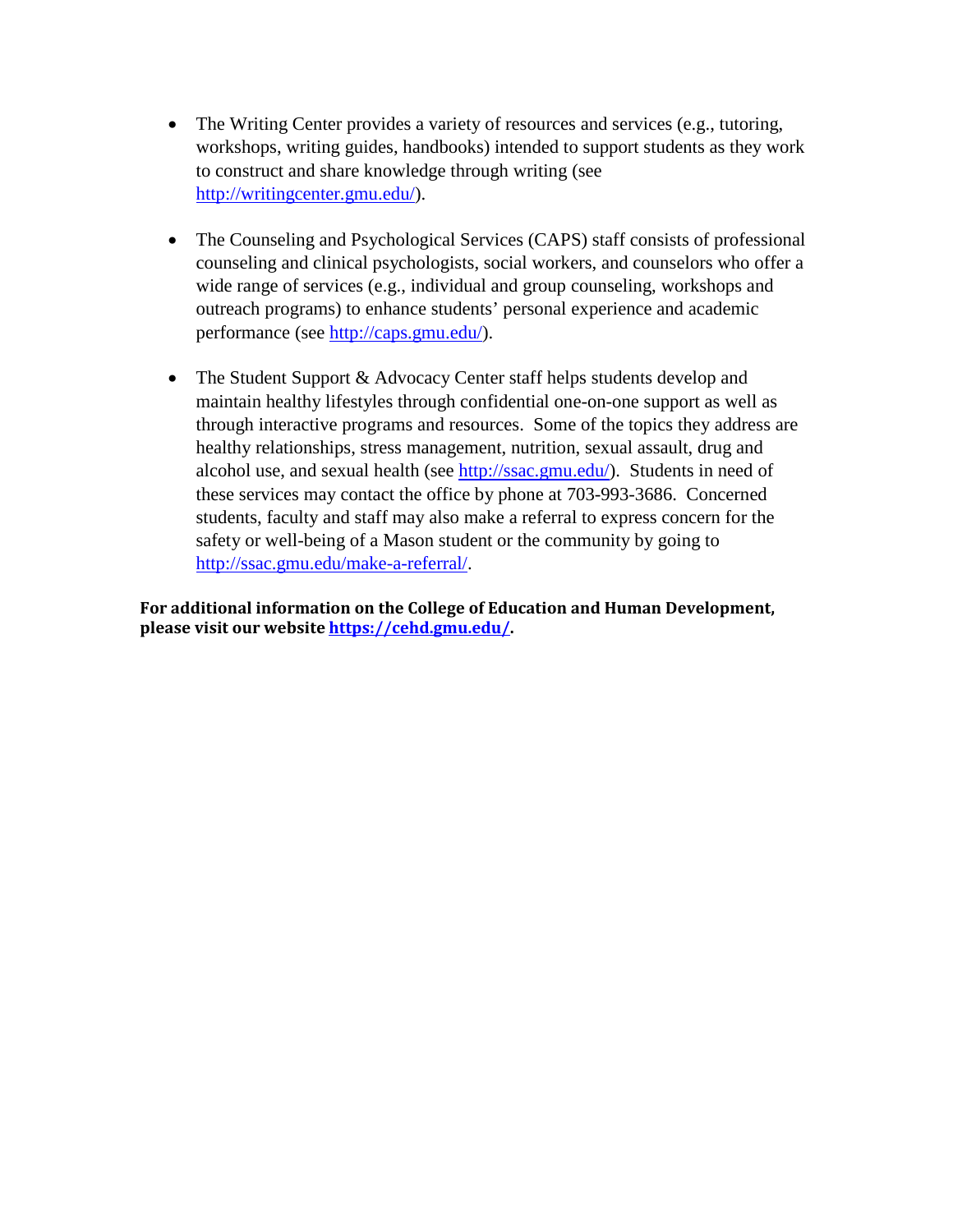# **Virtual Field Trips Rubric**

Identify individuals, schools, partnership programs, PDS sites, university programs, etc…that engage in rich/interesting 'work in schools.' As a part of your field trip, complete each of the following tasks:

- Explore the primary website and related sites
- Make contact with a key individual and ask questions that emerge from your exploration of their work. These should focus on connections to your own work, our class readings, and/or logistics related to their boundary-spanning work.

At the end of each field trip (face to face or virtual), write a brief summary/response to your visit. Your summary should include explicit connections to the course readings and discussions. Following your summary, provide a critical analysis of your field trip and the implications for your future practice.

|                               | 3                                                                                                                  | 2                                                                  |                                                                    | 0                                                                                   |
|-------------------------------|--------------------------------------------------------------------------------------------------------------------|--------------------------------------------------------------------|--------------------------------------------------------------------|-------------------------------------------------------------------------------------|
| Summary of<br>'Visit'         | Thorough,<br>specific<br>description of<br>site/context of<br>visit and key<br>activities                          | General<br>description of<br>site/context<br>and key<br>activities | Minimal<br>description of<br>site/context<br>and key<br>activities | Did not<br>include a<br>description of<br>the<br>site/context or<br>key activities. |
| Implications for<br>Your Work | Thorough<br>description of<br>the<br>implications for<br>your work with<br>specific,<br>connections to<br>research | General<br>description of<br>the<br>implications for<br>your work  | Minimal<br>description of<br>the<br>implications<br>for your work  | Did not<br>include<br>implication for<br>your work.                                 |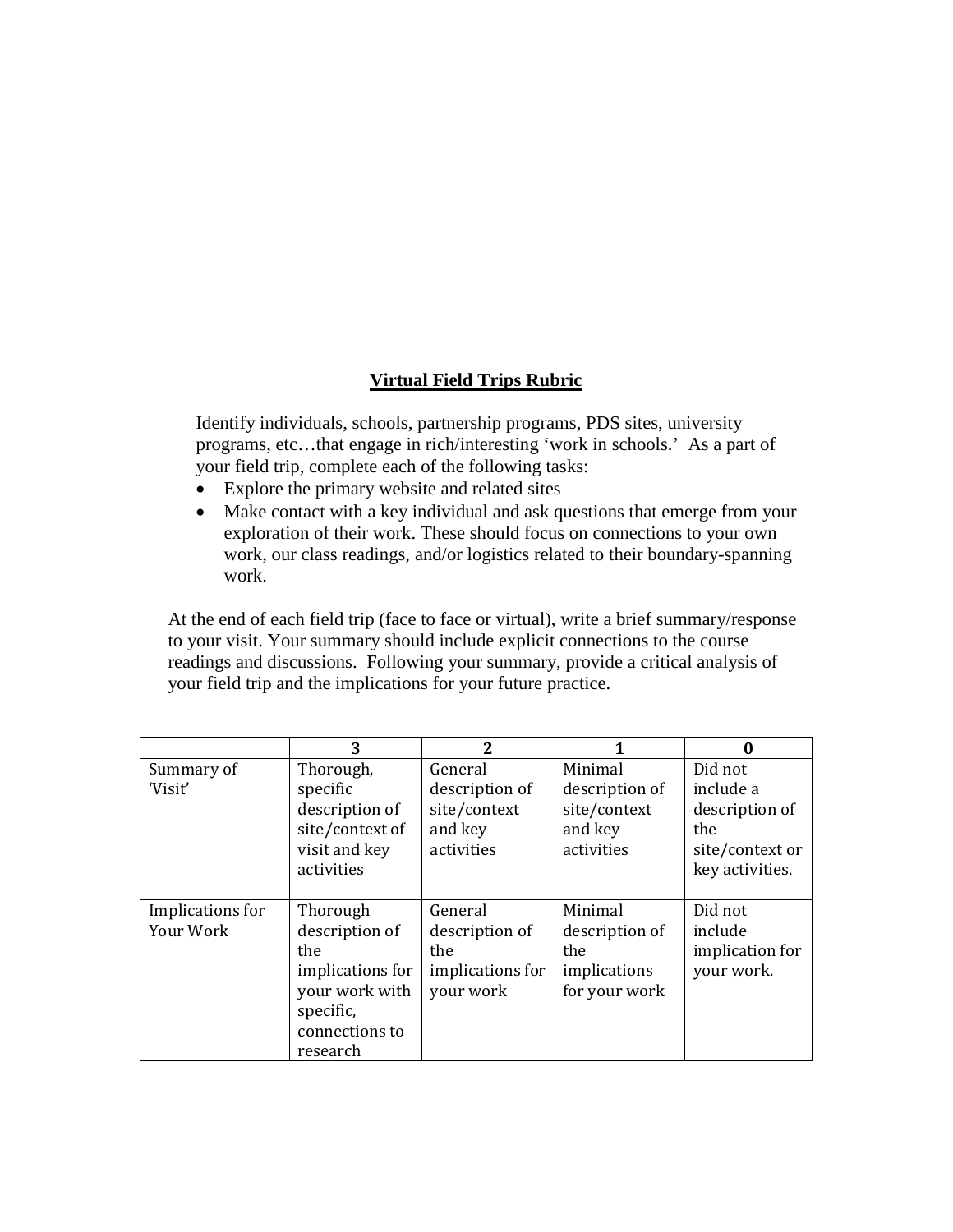| <b>Final Reflection</b> | Thorough        | General         | Minimal         | Did not submit |
|-------------------------|-----------------|-----------------|-----------------|----------------|
|                         | synthesis of    | synthesis of    | synthesis of    | a final        |
|                         | your learning   | your learning   | your learning   | reflection     |
|                         | from each of    | from each of    | from each of    |                |
|                         | the field trips | the field trips | the field trips |                |
|                         | with            |                 |                 |                |
|                         | connections to  |                 |                 |                |
|                         | research        |                 |                 |                |

#### **Caselet (30 points)** *Part 1 (10 pts)*

| $1$ with $1$ ( $10$ $101$ ) |                       |                 |                |                  |  |
|-----------------------------|-----------------------|-----------------|----------------|------------------|--|
|                             | 3                     |                 |                | $\boldsymbol{0}$ |  |
| <b>Introduction</b>         | Thorough              | General         | Minimal        | Contextual       |  |
|                             | description of        | description of  | description of | description not  |  |
|                             | the context           | the context     | the context    | included         |  |
| <b>Case Description</b>     | Detailed              | General         | Minimal        | Case             |  |
|                             | account of the        | account of the  | account of the | description      |  |
|                             | story                 | story           | story          | story            |  |
| Writing style,              | No errors in          | Minimal         | Some errors in | Excessive        |  |
| APA,                        | writing style,        | errors in       | writing style, | errors in        |  |
| conventions                 | APA.                  | writing style,  | APA.           | writing style,   |  |
|                             | conventions           | APA,            | conventions    | APA,             |  |
|                             |                       | conventions     |                | conventions      |  |
| Part 2 (8 pts)              |                       |                 |                |                  |  |
|                             | 3                     |                 |                | $\overline{0}$   |  |
| <b>Weekly Web</b>           | <b>Additions</b> made | Additions made  | Minimal        | Web is not       |  |
|                             | to web each           | to web most     | additions made | used/included    |  |
|                             | class meeting         | weeks           | to web         |                  |  |
|                             |                       | Part 3 (12 pts) |                |                  |  |
|                             | 3                     |                 |                | $\boldsymbol{0}$ |  |
| What you                    | Thorough              | General         | Minimal        | Description of   |  |
| learned                     | description of        | description of  | description of | learning not     |  |
|                             | what you              | what you        | what you       | included         |  |
|                             | learned with          | learned         | learned        |                  |  |
|                             | connections to        |                 |                |                  |  |
|                             | the research          |                 |                |                  |  |
| <b>Connections to</b>       | Thorough              | General         | Minimal        | Connections      |  |
| the research                | description of        | description of  | description of | to description   |  |
|                             | the                   | the             |                |                  |  |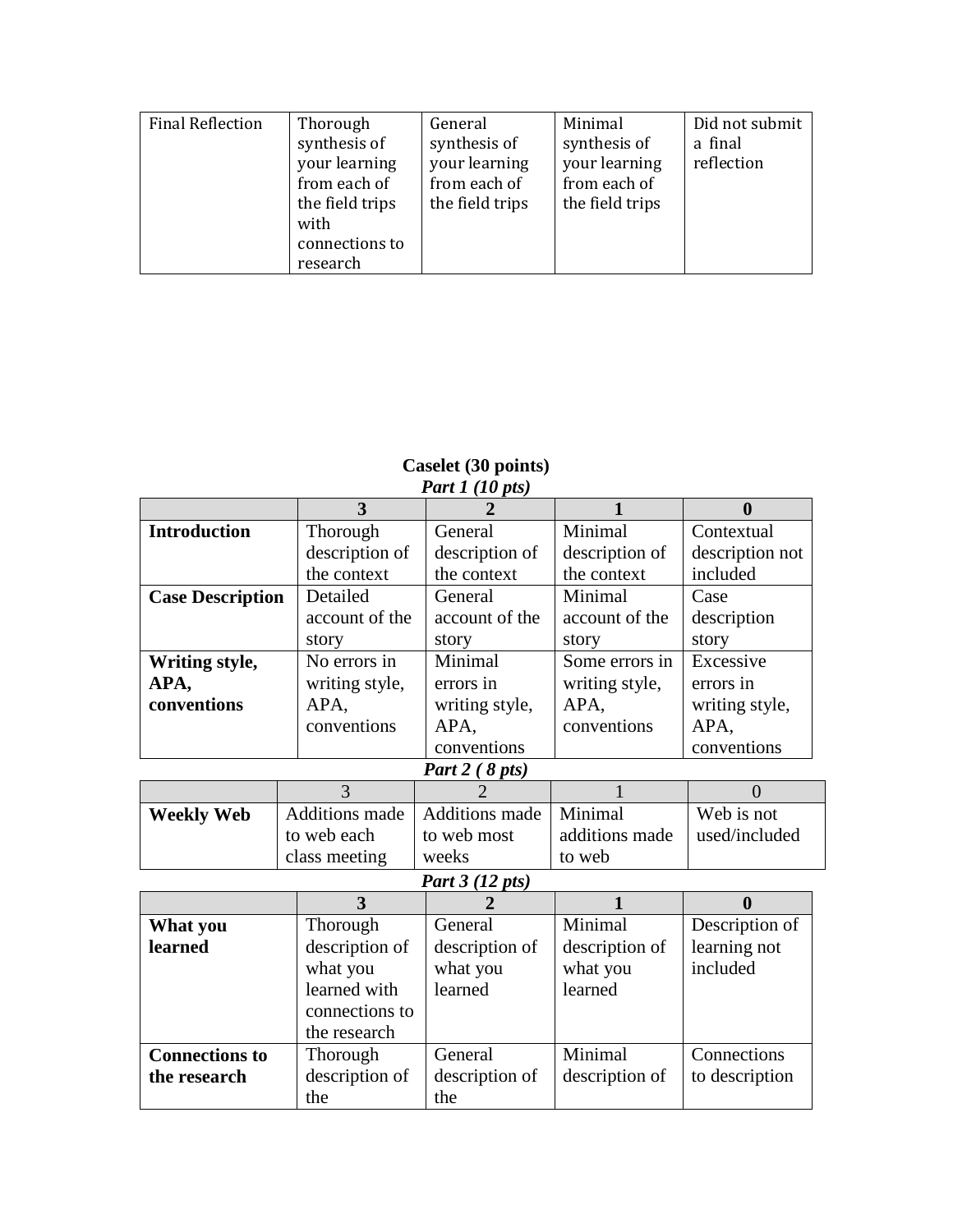|                         | connections to | connections to | connections to  | are not        |
|-------------------------|----------------|----------------|-----------------|----------------|
|                         | the research   | the research   | research        | included       |
| <b>Implications for</b> | Thorough       | General        | Minimal         | Implications   |
| your practice           | description of | description of | descriptions of | for your       |
|                         | implications   | implications   | implications    | practice not   |
|                         | for your       | for your       | for your        | included       |
|                         | practice with  | practice       | practice        |                |
|                         | specific       |                |                 |                |
|                         | connections to |                |                 |                |
|                         | research       |                |                 |                |
| Writing style,          | No errors in   | Minimal        | Some errors in  | Excessive      |
| <b>APA</b> , mechanics  | writing style, | errors in      | writing style,  | errors in      |
|                         | APA,           | writing style, | APA,            | writing style, |
|                         | conventions    | APA,           | conventions     | APA,           |
|                         |                | conventions    |                 | conventions    |

## *Final Outcome/Project (50 points)*

- Using your specific interests as they relate to working in boundary spanning roles, choose a final project format (e.g- a review of the literature or a research proposal format) that 1) furthers your interest 2) connects to the overarching tenets of the course and 3) benefits your professional development trajectory.
- Write a brief proposal (max 500 words) that describes your intended final outcome. This will be collected early in the semester to make sure you are off to a solid start. It should include
	- o Overview
	- o Relevance to the field
	- o Proposed project
	- o Timeline
	- o Annotated Bibliography (6/1 –5 resources and 6/22—10 resources)
- Your final project should demonstrate both your broad understanding of the body of knowledge as it relates to working in schools in boundary spanning roles and your specific understanding of application of this knowledge to your field of interest.. Your final project will be evaluated based on your ability to ground your discussion in the body of literature. You are encouraged use any course content that might lend strength to your position. In addition, you are expected to expand on this foundational knowledge in your specific field of interest. Be sure to connect your work to implications for teacher education, and teacher educators, working in schools.

| <b>Proposal</b> | Thorough           | General description | Minimal description                | Description of |
|-----------------|--------------------|---------------------|------------------------------------|----------------|
|                 | description that   | that includes       | that includes some of learning not |                |
|                 | includes           | overview,           | the following:                     | included       |
|                 | overview,          | relevance, project  | overview, relevance,               |                |
|                 | relevance, project |                     |                                    |                |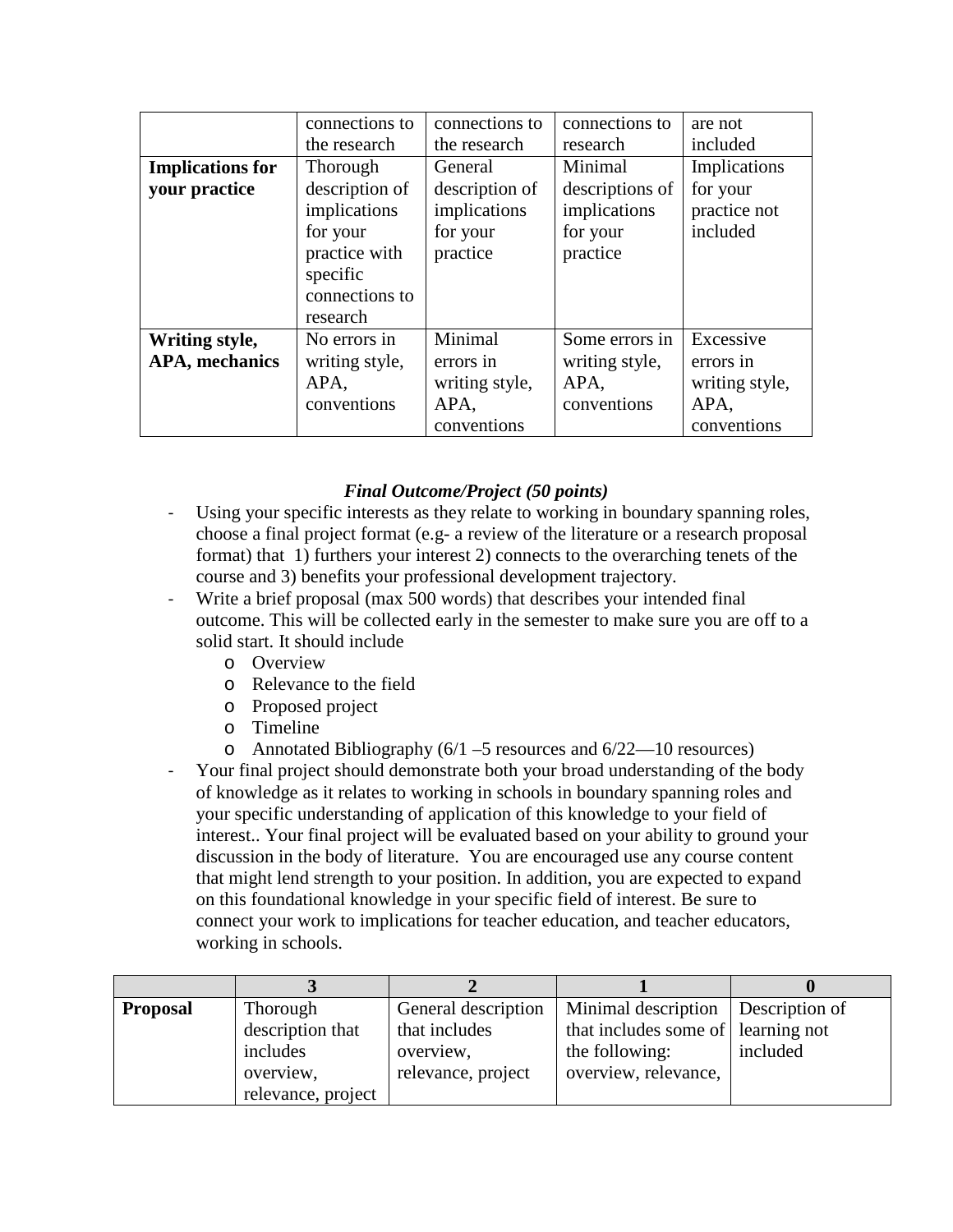|                     | proposal and       | proposal and         | project proposal and |                     |
|---------------------|--------------------|----------------------|----------------------|---------------------|
|                     | timeline           | timeline             | timeline             |                     |
| <b>Annotated</b>    | $10 + brief$       | 7+ brief summaries   | 5+ brief summaries   | Few if any          |
| <b>Bibliography</b> | summaries of       | of relevant research | of relevant research | summaries of        |
|                     | relevant research  | articles             | articles             | relevant research   |
|                     | articles           |                      |                      | articles are        |
|                     |                    |                      |                      | included            |
|                     | 3                  | $\overline{2}$       | 1                    | $\bf{0}$            |
| <b>Topic</b>        | Thorough           | General description  | Minimal description  | Connections to the  |
| Overview/           | description of the | of the topic and its | of the topic and its | topic and its       |
| <b>Relevance</b>    | topic and its      | relevance            | relevance            | relevance not       |
|                     | relevance          |                      |                      | included            |
| <b>Grounding</b>    | Discussion of      | Discussion of topic  | Discussion of topic  | Literature not used |
| Work in the         | topic thoroughly   | generally grounded   | minimally grounded   | to guide discussion |
| Literature          | grounded in the    | in the research      | in the research      |                     |
|                     | seminal research   |                      |                      |                     |
| <b>Implications</b> | Thorough           | General description  | Minimal              | Applications and    |
| for your            | description of     | of application to or | descriptions of      | implications for    |
| practice            | application to or  | implications for     | applications to or   | your practice not   |
|                     | implications for   | your practice        | implications for     | included            |
|                     | your practice      |                      | your practice        |                     |
| <b>Writing</b>      | No errors in       | Minimal errors in    | Some errors in       | Excessive errors in |
| style, APA,         | writing style,     | writing style, APA,  | writing style, APA,  | writing style,      |
| mechanics           | APA,               | conventions          | conventions          | APA, conventions    |
|                     | conventions        |                      |                      |                     |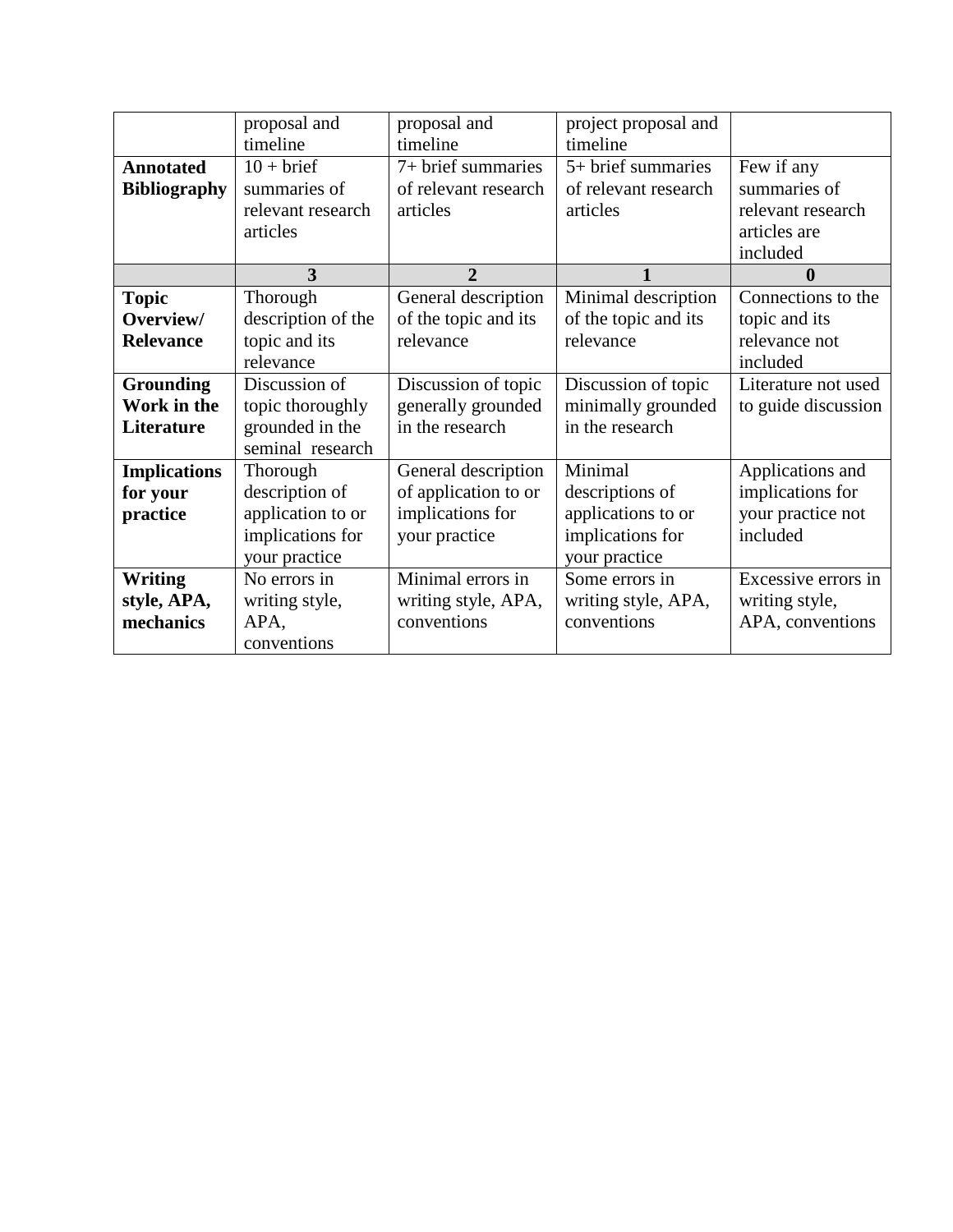## **Blackboard Readings \*Additional readings may be assigned based on students' interests/needs**

| $5/22$ | National Council for Accreditation of Teacher Education (2010). Report of the<br>Blue Ribbon Panel on clinical preparation and partnerships for improved<br>learning. Washington, D.C. Retrieved from www.nacte.org/publications.<br>Hollins, E. (2015). Rethinking field experiences in preservice teacher<br>preparation. New York: Routledge.                                                                                                                                                                                                                                                                                                                                                                                  |
|--------|-----------------------------------------------------------------------------------------------------------------------------------------------------------------------------------------------------------------------------------------------------------------------------------------------------------------------------------------------------------------------------------------------------------------------------------------------------------------------------------------------------------------------------------------------------------------------------------------------------------------------------------------------------------------------------------------------------------------------------------|
| $5/24$ | ATE Field Standards: http://www.ate1.org/pubs/uploads/nfdfstds.pdf<br>NAPDS 9 Essentials: http://napds.org/nine-essentials/<br><b>NCATE's PDS Standards:</b><br>http://www.ncate.org/ProfessionalDevelopmentSchools/tabid/497/Default.aspx<br><b>CAEP Standard 2:</b><br>https://caepnet.files.wordpress.com/2014/04/caep_standard_2.pdf                                                                                                                                                                                                                                                                                                                                                                                          |
| 5/31   | Clift, R. T., & Brady, P. (2009). Research on methods courses and field<br>experiences. In M. Cochran-Smith and K. Zeichner (Eds.), Studying teacher<br>education: The report of the AERA panel on research and teacher education.<br>Mahway, NJ: Erlbaum<br>Zeichner, K. (2010). Rethinking the connections between campus courses and<br>field experiences in college- and university-based teacher education. Journal of<br>Teacher Education, 61(1-2), 89-99.<br>Dennis, D. V., Burns, R. W., Tricarico, K., van Ingen, S., Jacobs, J., & Davis, J.<br>(in press). Problematizing clinical education: What is our future? In R. Flessner $\&$<br>D. Lecklider (Eds.), The power of clinical preparation in teacher education. |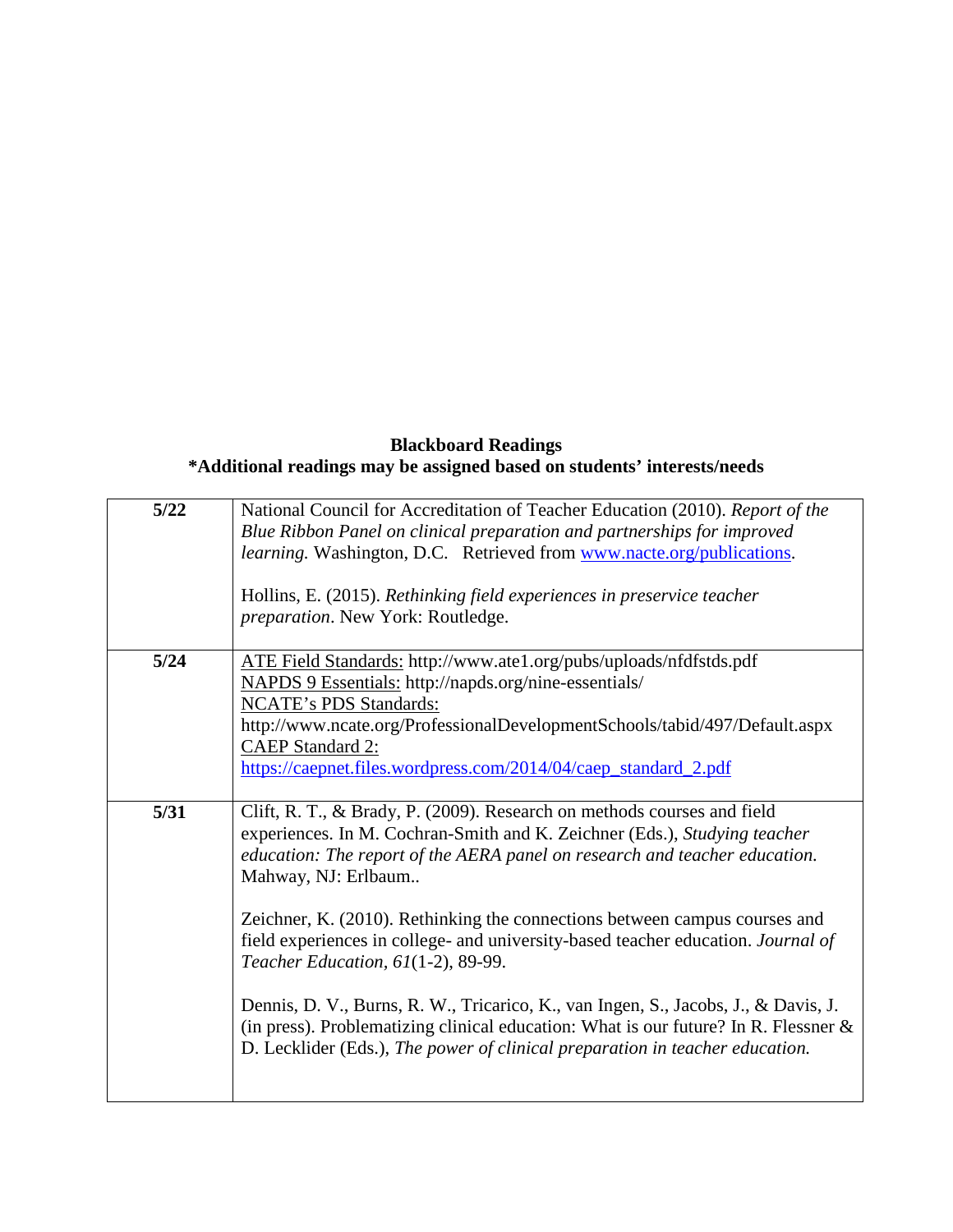| 6/5  | Holmes Group. (1990). Tomorrow's teachers: Principles for the design of PDSs.                                                                                                                                                                                                                             |
|------|-----------------------------------------------------------------------------------------------------------------------------------------------------------------------------------------------------------------------------------------------------------------------------------------------------------|
|      | A report of the Holmes group. East Lansing, MI: Author.                                                                                                                                                                                                                                                   |
|      | Valencia, S. W., Martin, S. D. Place, N.A., & Grossman, P. (2009). Interactions<br>in student teaching: Lost opportunities for learning. Journal of Teacher<br>Education, 60(3), 304-322.                                                                                                                 |
|      | Slick, S. K. (1998). University supervisor: A disenfranchised outsider. Teaching<br>and Teacher Education, 148, 821-834.                                                                                                                                                                                  |
| 6/7  | Cuenca, A. (2010). In Loco Paedagogus: The pedagogy of a novice university<br>supervisor. Studying Teacher Education, 6(1), 29-43.                                                                                                                                                                        |
| 6/12 | Matsko, K. K., & Hammerness, K. (2014). Unpacking the "urban" in urban<br>teacher education: Making a case for context-specific preparation. Journal of<br>Teacher Education, 65(2), 128-144.                                                                                                             |
|      | Ronfeldt, M. (2012). Where should student teachers learn to teach? Effects of<br>field placement school characteristics on teacher retention and effectiveness.<br>Educational Evaluation and Policy Analysis, 34(1), 3-26.                                                                               |
|      | Stairs, A.J. (2010). Becoming an urban teacher in a professional development<br>school: A view from preparation to practice. In A.J. Stairs & K.A. Donnell,<br>Research on Urban Teacher Learning. Lanham, MD: Information Age<br>Publishing.                                                             |
| 6/14 | Cochran-Smith, M. Walking the road: Race, diversity, and social justice in<br>teacher education. New York: Teachers College Press (Chapters 2-5).                                                                                                                                                         |
| 6/19 | Koplin, T., Shoemaker, E., Allen, J., Cary, C., Cosenza, M., Ensey, P.,<br>McCambridge, M., Morris, J., & Trotter, J. (forthcoming 2015). Concept of<br>readiness: Assessing factors in the development, implementation, and<br>sustainability of a PDS partnership. School University Partnership, 8(1). |
|      | Yendol-Hoppey, D., & Hoppey, D. (2013). Generating PDS possibility and<br>practicality thinking using a case and protocol tool to enhance PDS Development.<br>School University Partnerships, 6(1), 59-75.                                                                                                |
| 6/21 | School University Partnerships Themed Issue: What is a PDS?<br>http://napds.org/journal/sup-2016-themed/                                                                                                                                                                                                  |